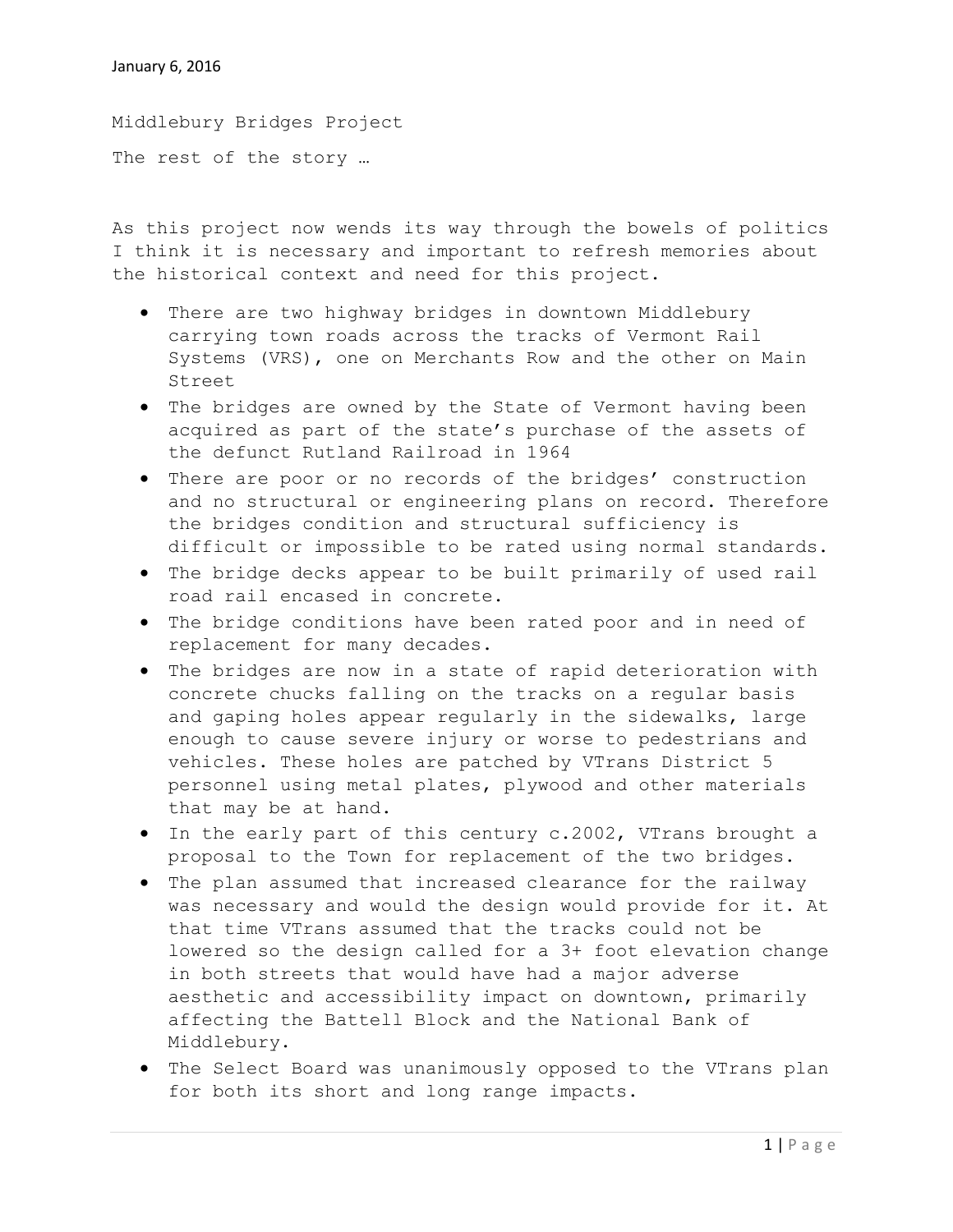- c.2008 the Select Board began new consideration of a new bridge to cross Otter Creek, the bridges over the railroad were put on the back burner by VTrans and the town
- As Cross Street bridge was under construction, the Town asked VHB (engineers for the bridge) to look at options for replacing the Main street and Merchants Row bridges, in particular assessing the possibility of lowering the track. VHB's analysis showed that lowering the track was indeed feasible and, in a meeting with VTrans the concept of replacing the bridges with a tunnel structure, reuniting Triangle Park with the town green was broached.
- The town's resounding success with the Cross Street Bridge project i.e. completing the bridge without state or federal assistance in a short 18 months was quietly noted by VTrans especially since having a new creek crossing would facilitate replacement of the state's rapidly deteriorating bridges.
- In spring 2012 VTrans planners summoned us to Montpelier to discuss an "innovative" approach to replace the bridges as quickly as possible within VTrans' federal and state funding constraints while allowing significant input from the Town of Middlebury. This was an acknowledgement that major construction in a fragile downtown economy has to be carefully and cooperatively managed.
- VTrans suggested that the bridges project could be executed by applying the Local Transportation Facilities (LTF) program model to make the town the titular manager of a project that would improve infrastructure not town owned.
- The Town and VTrans entered an agreement whereby the Town would collaborate with VTrans to design and build new bridges or potentially a tunnel to replace the bridges. The town, governed by federal procurement regulations would hire a qualified engineer to plan and design the project. The Town hired a local project manager (LPM) to provide a continuing Town presence in the process.
- At the same time VTrans would apply a relatively new approach to the project called Construction Management – General Contractor (CMGC). In this model a qualified contractor is chosen early on in the process so engineering, planning and design are tempered by CMGC's experience in construction and assessment of constructability.